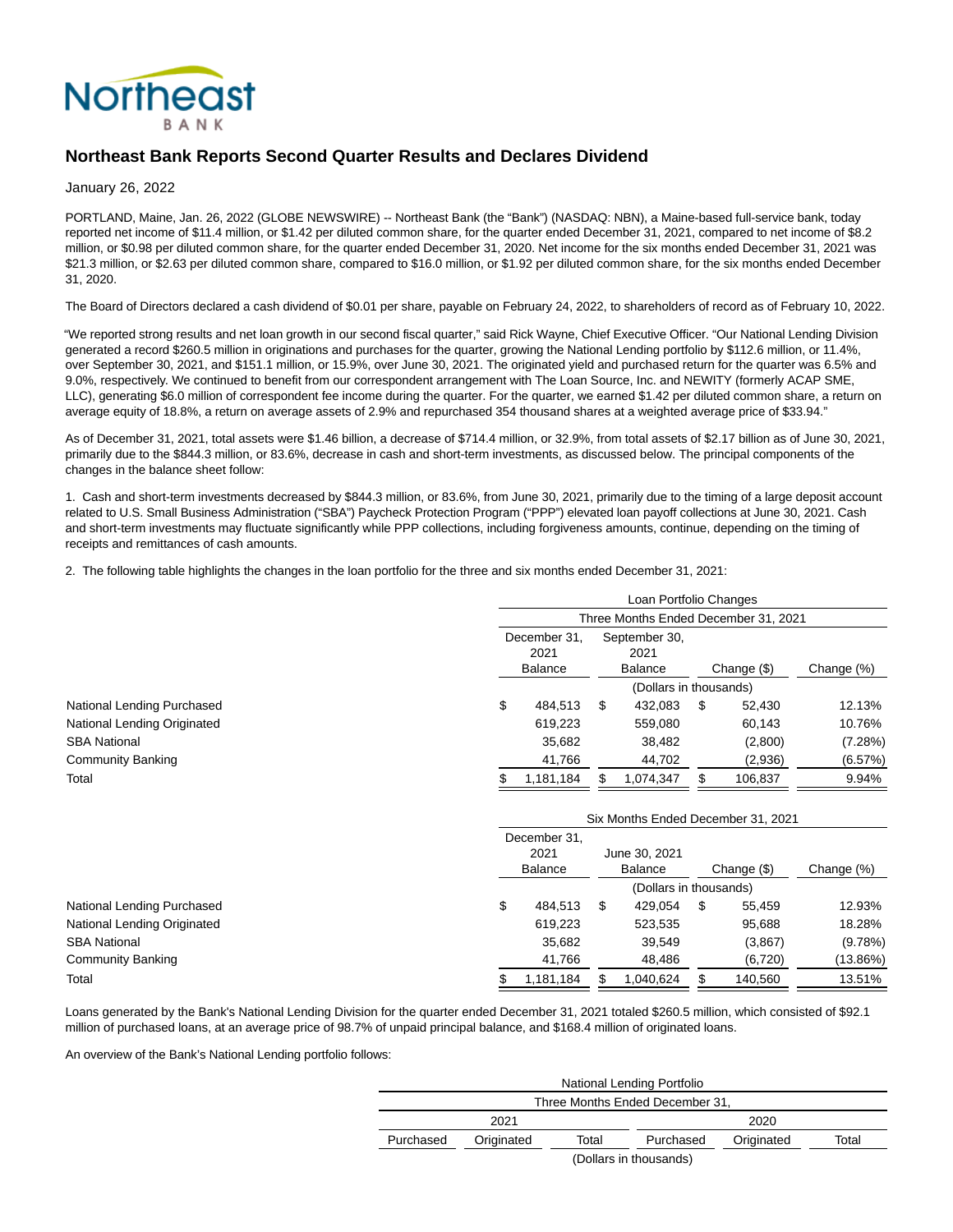| Loans purchased or originated during the period: |        |         |         |        |        |   |         |
|--------------------------------------------------|--------|---------|---------|--------|--------|---|---------|
| Unpaid principal balance                         | 93.379 | 168.398 | 261.777 | 97.759 | 84.607 | S | 182.366 |
| Net investment basis                             | 92.136 | 168.398 | 260.534 | 91.284 | 84.607 |   | 175.891 |
| Returns on loan portfolio during the period:     |        |         |         |        |        |   |         |
| Yield                                            | 8.92%  | 6.48%   | 7.53%   | 9.06%  | 6.87%  |   | 7.89%   |
| Total Return on Purchased Loans (1)              | 8.96%  | N/A     | 8.96%   | 9.06%  | 6.87%  |   | 7.89%   |

|                                                  |     |           |     |            | Six Months Ended December 31, |     |           |               |     |         |
|--------------------------------------------------|-----|-----------|-----|------------|-------------------------------|-----|-----------|---------------|-----|---------|
|                                                  |     |           |     | 2021       |                               |     |           | 2020          |     |         |
|                                                  |     | Purchased |     | Originated | Total                         |     | Purchased | Originated    |     | Total   |
|                                                  |     |           |     |            | (Dollars in thousands)        |     |           |               |     |         |
| Loans purchased or originated during the period: |     |           |     |            |                               |     |           |               |     |         |
| Unpaid principal balance                         | \$. | 130.413   | \$. | 262.884    | \$<br>393.297                 | \$. | 103.588   | \$<br>125.515 | \$. | 229,103 |
| Net investment basis                             |     | 127,492   |     | 262,884    | 390.376                       |     | 95,862    | 125,515       |     | 221,377 |
| Returns on loan portfolio during the period:     |     |           |     |            |                               |     |           |               |     |         |
| Yield                                            |     | 9.08%     |     | 6.43%      | 7.58%                         |     | 9.08%     | 6.95%         |     | 7.93%   |
| Total Return on Purchased Loans (1)              |     | 9.07%     |     | N/A        | 9.07%                         |     | 9.08%     | 6.95%         |     | 7.93%   |
| Total loans as of period end:                    |     |           |     |            |                               |     |           |               |     |         |
| Unpaid principal balance                         | \$  | 518.175   | \$  | 619.223    | \$1,137,398                   | \$  | 456.524   | \$<br>478.423 | S.  | 934,947 |
| Net investment basis                             |     | 484,513   |     | 619,223    | 1,103,736                     |     | 418,584   | 478,423       |     | 897,007 |

(1) The total return on purchased loans represents scheduled accretion, accelerated accretion, gains on asset sales, gains on real estate owned and other noninterest income recorded during the period divided by the average invested balance, which includes purchased loans held for sale, on an annualized basis. The total return on purchased loans does not include the effect of purchased loan charge-offs or recoveries during the period. Total return on purchased loans is considered a non-GAAP financial measure. See reconciliation in below table entitled "Total Return on Purchased Loans."

3. Deposits decreased by \$709.2 million, or 38.1%, from June 30, 2021, attributable to decreases in demand deposits of \$655.9 million, or 67.5%, time deposits of \$101.5 million, or 36.5%, and money market accounts of \$29.4 million, or 10.3%, partially offset by an increase in savings and interest-bearing checking accounts of \$77.6 million, or 23.9%. The primary reason for the net decrease in deposits was due to timing of the receipt of short-term customer funds related to PPP payoff collections prior to June 30, 2021, which were subsequently used to pay down NEWITY's PPP Liquidity Facility ("PPPLF") balance during the six months ended December 31, 2021.

4. Shareholders' equity increased by \$6.8 million, or 3.0%, from June 30, 2021, primarily due to net income of \$21.3 million and stock-based compensation of \$480 thousand, partially offset by the repurchase of 456 thousand shares of voting common stock at a weighted average price per share of \$33.04, which resulted in a \$15.1 million decrease in shareholders' equity.

Net income increased by \$3.2 million to \$11.4 million for the quarter ended December 31, 2021, compared to net income of \$8.2 million for the quarter ended December 31, 2020.

1. Net interest and dividend income before provision for loan losses increased by \$4.7 million to \$20.1 million for the quarter ended December 31, 2021, compared to \$15.4 million for the quarter ended December 31, 2020. The increase was primarily due to the following:

- An increase in interest income earned on loans of \$3.1 million, primarily due to an increase in interest income earned on the National Lending Division's originated and purchased portfolios, due to higher average balances, partially offset by lower rates earned on both portfolios;
- A decrease in deposit interest expense of \$1.3 million, primarily due to lower interest rates and a repositioning of the Bank's deposit portfolio; and
- A decrease in interest expense on subordinated debt of \$282 thousand, as the Bank redeemed its \$15.1 million subordinated debt in full at par plus accrued interest on July 1, 2021; partially offset by,
- A decrease of \$117 thousand in interest income earned on securities, due to lower rates earned and lower average balances.

The following table summarizes interest income and related yields recognized on the loan portfolios:

|                     |   | Interest Income and Yield on Loans |   |          |                                 |     |             |  |          |       |
|---------------------|---|------------------------------------|---|----------|---------------------------------|-----|-------------|--|----------|-------|
|                     |   |                                    |   |          | Three Months Ended December 31, |     |             |  |          |       |
|                     |   |                                    |   | 2021     |                                 |     |             |  | 2020     |       |
|                     |   | Average                            |   | Interest |                                 |     | Average     |  | Interest |       |
|                     |   | Balance (1)                        |   | Income   | Yield                           |     | Balance (1) |  | Income   | Yield |
|                     |   |                                    |   |          | (Dollars in thousands)          |     |             |  |          |       |
| Community Banking   | S | 42.728                             | S | 556      | 5.16%                           | \$. | 57.801      |  | 658      | 4.52% |
| <b>SBA National</b> |   | 36,027                             |   | 635      | 6.99%                           |     | 48,953      |  | 616      | 4.99% |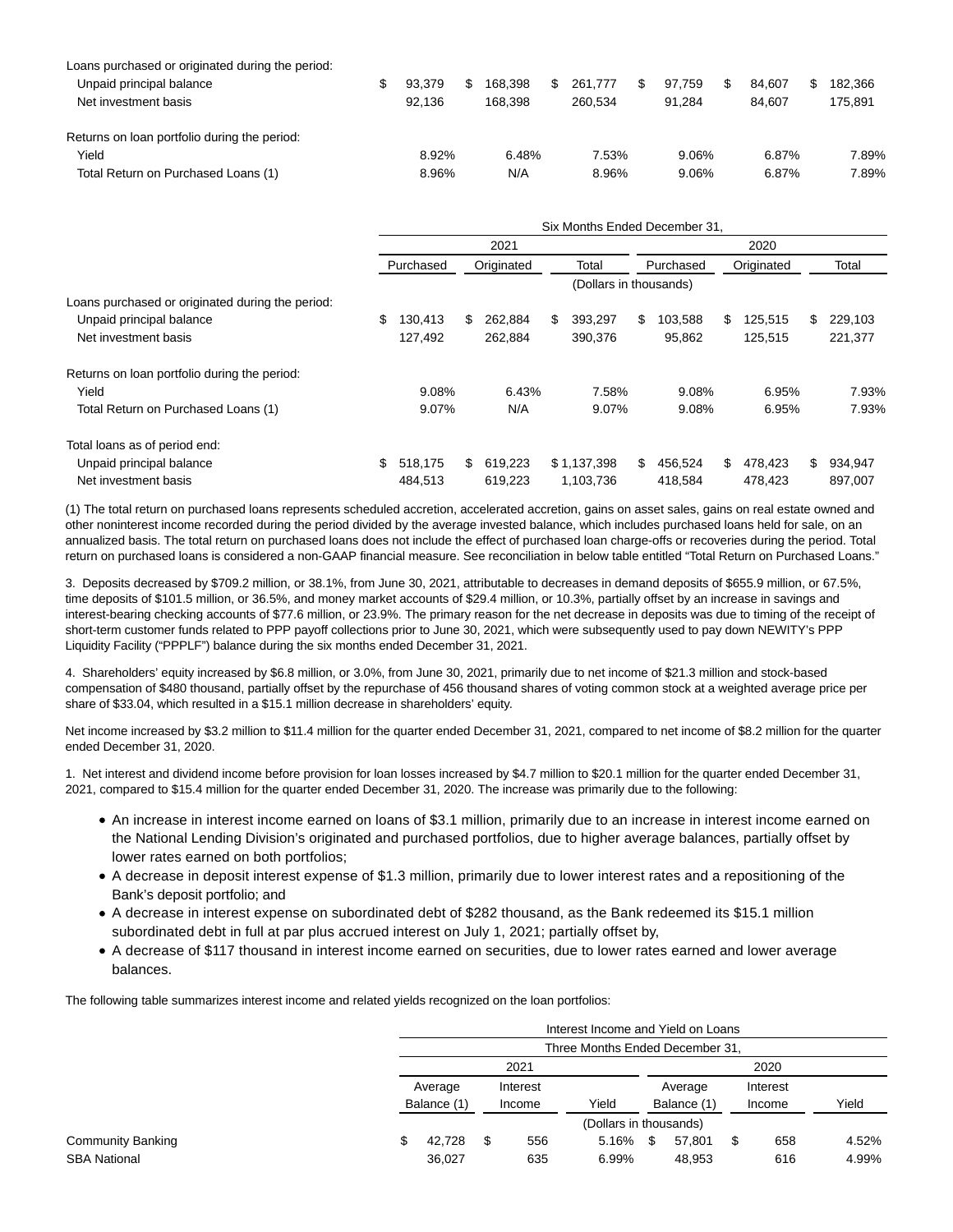| <b>SBA PPP</b>         | 628         |        | 1.26% | -       | $\overline{\phantom{0}}$ | $0.00\%$ |
|------------------------|-------------|--------|-------|---------|--------------------------|----------|
| National Lending:      |             |        |       |         |                          |          |
| Originated             | 601,394     | 9,827  | 6.48% | 450.698 | 7.801                    | 6.87%    |
| Purchased              | 452.644     | 10,175 | 8.92% | 395.692 | 9,033                    | 9.06%    |
| Total National Lending | 1.054.038   | 20,002 | 7.53% | 846.390 | 16,834                   | 7.89%    |
| Total                  | \$1,133,421 | 21,195 | 7.42% | 953,144 | 18,108                   | .54%     |
|                        |             |        |       |         |                          |          |

# Six Months Ended December 31, 2021 2020 Average Interest **Average** Interest Balance (1) Income Yield Balance (1) Income Yield (Dollars in thousands) Community Banking \$ 43,383 \$ 1,131 5.17% \$ 61,620 \$ 1,502 4.84% SBA National 38,168 1,271 6.61% 48,444 1,171 4.80% SBA PPP 1,006 13 2.56% 8,608 81 1.87% National Lending: Originated 574,343 18,612 6.43% 451,721 15,830 6.95% Purchased 440,224 20,161 9.08% 384,946 17,629 9.08% Total National Lending 1,014,567 38,773 7.58% 836,667 33,459 7.93% Total \$ 1,097,124 \$ 41,188 7.45% \$ 955,339 \$ 36,213 7.52% (1) Includes loans held for sale.

The components of total income on purchased loans are set forth in the table below entitled "Total Return on Purchased Loans." When compared to the quarter ended December 31, 2020, regularly scheduled interest and accretion for the quarter ended December 31, 2021 increased by \$463 thousand due to the increase in average balances and transactional income increased by \$728 thousand. The total return on purchased loans for the quarter ended December 31, 2021 was 9.0%, a decrease from 9.1% for the quarter ended December 31, 2020. The following table details the total return on purchased loans:

|                                            |                                 | Total Return on Purchased Loans |                      |       |            |  |  |
|--------------------------------------------|---------------------------------|---------------------------------|----------------------|-------|------------|--|--|
|                                            | Three Months Ended December 31, |                                 |                      |       |            |  |  |
|                                            | 2021                            |                                 |                      |       | 2020       |  |  |
|                                            | Income                          |                                 | Return (1)<br>Income |       | Return (1) |  |  |
|                                            |                                 | (Dollars in thousands)          |                      |       |            |  |  |
| Regularly scheduled interest and accretion | \$<br>7,576                     | 6.64%                           | - \$                 | 7,113 | 7.13%      |  |  |
| Transactional income:                      |                                 |                                 |                      |       |            |  |  |
| Gain on real estate owned                  | 49                              | 0.04%                           |                      |       | $0.00\%$   |  |  |
| Accelerated accretion and loan fees        | 2,599                           | 2.28%                           |                      | 1,920 | 1.93%      |  |  |
| Total transactional income                 | 2,648                           | 2.32%                           |                      | 1,920 | 1.93%      |  |  |
| Total                                      | 10,224                          | 8.96%                           |                      | 9,033 | 9.06%      |  |  |

|   | Income | Return (1) |      |                | Return (1)                                                                |
|---|--------|------------|------|----------------|---------------------------------------------------------------------------|
|   |        |            |      |                |                                                                           |
| S | 14.557 | 6.56%      | - \$ | 13,677         | 7.05%                                                                     |
|   |        |            |      |                |                                                                           |
|   | (25)   | $(0.01\%)$ |      | $\blacksquare$ | $0.00\%$                                                                  |
|   | 5,604  | 2.52%      |      | 3,952          | 2.03%                                                                     |
|   | 5,579  | 2.51%      |      | 3,952          | 2.03%                                                                     |
|   | 20,136 | 9.07%      |      | 17,629         | 9.08%                                                                     |
|   |        |            | 2021 |                | Six Months Ended December 31,<br>2020<br>Income<br>(Dollars in thousands) |

(1) The total return on purchased loans represents scheduled accretion, accelerated accretion, gains on asset sales and gains on real estate owned recorded during the period divided by the average invested balance, which includes purchased loans held for sale, on an annualized basis. The total return does not include the effect of purchased loan charge-offs or recoveries in the quarter. Total return is considered a non-GAAP financial measure.

2. Provision (credit) for loan losses decreased by \$1.4 million to a credit of \$1.1 million for the quarter ended December 31, 2021, from a \$365 thousand provision in the quarter ended December 31, 2020. The decrease in the provision (credit) for loan losses reflects decreases in certain qualitative factors during the current quarter as a result of continued improvements relative to the COVID-19 pandemic, as compared to increases in certain qualitative factors during the quarter ended December 31, 2020 as a result of impacts from the COVID-19 pandemic.

3. Noninterest income decreased by \$4 thousand for the quarter ended December 31, 2021, compared to the quarter ended December 31, 2020, primarily due to the following:

An increase in gain on real estate owned ("REO") of \$260 thousand, due to the gain on sale of a REO property during the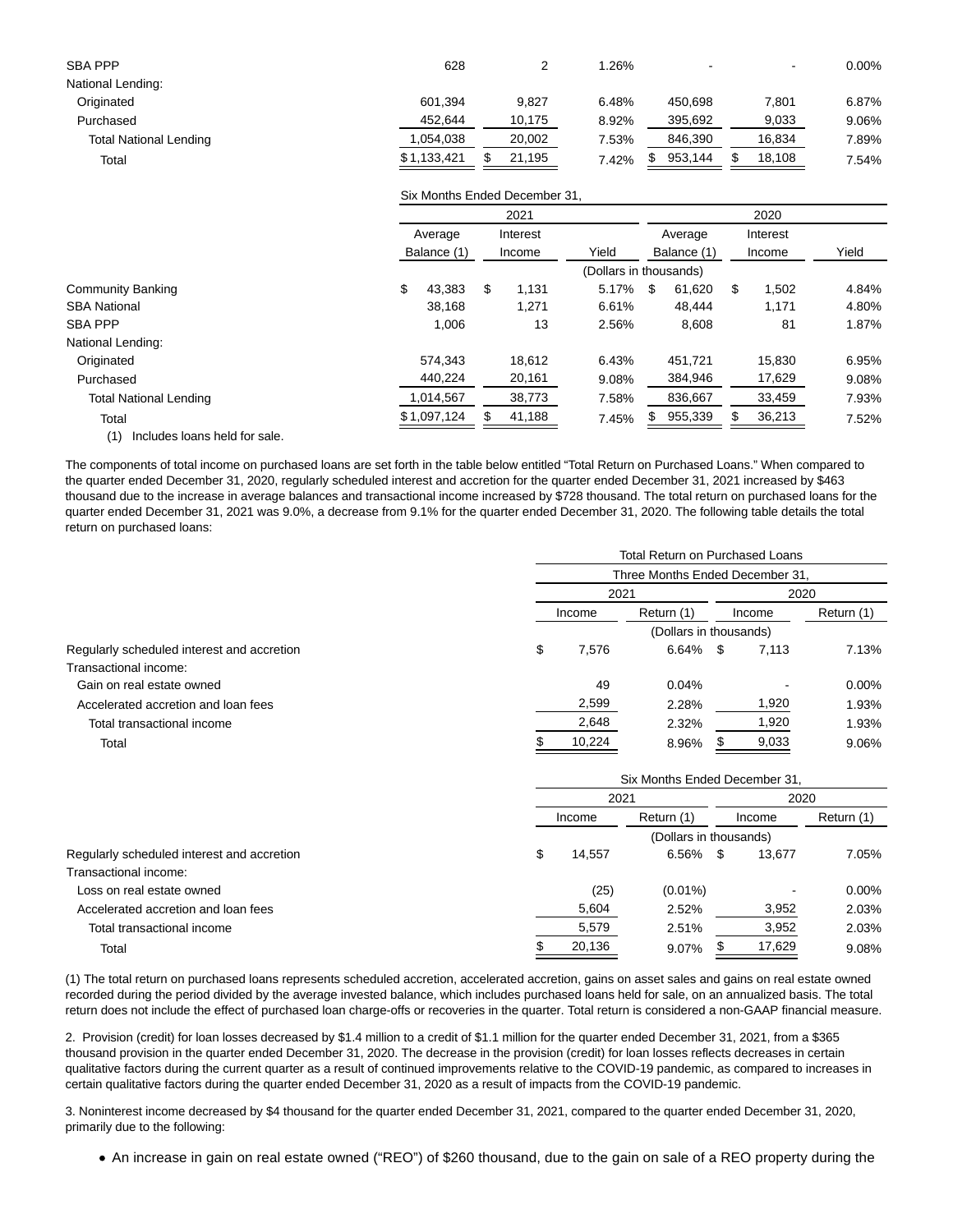current quarter, as compared to a large write-down on an existing REO property and a net loss on the sale of two REO properties during the quarter ended December 31, 2020; partially offset by,

- A decrease in fees for other customers of \$184 thousand, due to lower commercial loan servicing fees due to SBA loan payoffs;
- An increase in unrealized loss on equity securities of \$37 thousand; and
- A decrease in correspondent fee income of \$41 thousand from the recognition of correspondent fees and net servicing income. Correspondent income for the quarters ended December 31, 2021 and 2020 is comprised of the following components:

|   |       |      | 2020                                              |
|---|-------|------|---------------------------------------------------|
|   |       |      |                                                   |
| S | 1.087 | S.   | 1,061                                             |
|   | 1,614 |      | 613                                               |
|   | 3,340 |      | 4,408                                             |
|   | 6,041 |      | 6,082                                             |
|   |       | 2021 | Three Months Ended December 31,<br>(In thousands) |

In addition to the net servicing interest income, a summary of PPP loans purchased by Loan Source and related amounts that the Bank will earn over the expected life of the loans is as follows:

| Quarter       | <b>PPP Loans Purchased by</b><br>Loan Source <sup>(3)</sup> | <b>Correspondent Fee</b> |    | <b>Purchased Accrued</b><br>Interest <sup>(1)</sup> | Total $(2)$ |
|---------------|-------------------------------------------------------------|--------------------------|----|-----------------------------------------------------|-------------|
|               |                                                             | (In thousands)           |    |                                                     |             |
| Q4 FY 2020 \$ | 1,272,900                                                   | \$<br>2,891              | \$ | 688                                                 | \$<br>3,579 |
| Q1 FY 2021    | 2,112,100                                                   | 5,348                    |    | 2,804                                               | 8,152       |
| Q2 FY 2021    | 1,333,500                                                   | 495                      |    | 3,766                                               | 4,261       |
| Q3 FY 2021    | 2,141,900                                                   |                          |    | 598                                                 | 598         |
| Q4 FY 2021    | 4,371,000                                                   | 171                      |    | 2,703                                               | 2,874       |
| Q1 FY 2022    | 6,300                                                       |                          |    |                                                     |             |
| Total \$      | 11,237,700                                                  | 8,905                    | \$ | 10,560                                              | 19,465      |
|               | Less amounts recognized in Q2 FY 22                         | (1,087)                  |    | (1,614)                                             | (2,701)     |
|               | Less amounts recognized in previous quarters                | (5, 168)                 |    | (4,579)                                             | (9,747)     |
|               | Amount remaining to be recognized                           | 2,650                    | S  | 4,367                                               | 7,017       |
|               |                                                             |                          |    |                                                     |             |

(1) - Northeast Bank's share

(2) - Expected to be recognized into income over life of loans

(3) - Loan Source's ending PPP loan balance was \$4.64 billion as of December 31, 2021

4. Noninterest expense increased by \$759 thousand for the quarter ended December 31, 2021 compared to the quarter ended December 31, 2020, primarily due to the following:

- An increase in salaries and employee benefits expense of \$1.4 million, primarily due to increases in regular employee compensation, bonus, and stock compensation expense; and
- An increase in other noninterest expense of \$42 thousand, primarily due to increases in insurance expense, travel and meals and entertainment expense, and correspondent banking fees during the quarter ended December 31, 2021 compared to December 31, 2020; partially offset by,
- A decrease in loan expense of \$613 thousand, due to a decrease in PPP and SBA 7(a) expenses of \$424 thousand, and decreases in REO and collection expense due to collection reimbursements during the quarter ended December 31, 2021; and
- A decrease in occupancy and equipment expense of \$183 thousand, primarily due to the closure of an office location during the quarter ended December 31, 2020.

5. Income tax expense increased by \$2.1 million to \$5.0 million, or an effective tax rate of 30.6%, for the quarter ended December 31, 2021, compared to \$2.9 million, or an effective tax rate of 26.3%, for the quarter ended December 31, 2020. The increase was primarily due to higher pre-tax income, which increased by \$5.3 million during the quarter ended December 31, 2021 compared to the quarter ended December 31, 2020. The increase in effective tax rate was primarily due to \$472 thousand of tax benefits arising from the exercise of stock options during the quarter ended December 31, 2020, as compared to only \$44 thousand of tax benefits in the quarter ended December 31, 2021.

As of December 31, 2021, nonperforming assets totaled \$21.3 million, or 1.46% of total assets, as compared to \$20.4 million, or 0.94% of total assets, as of June 30, 2021. The increase was primarily due to five National Lending Division loans totaling \$4.3 million that were placed on nonaccrual during the six months ended December 31, 2021, partially offset by the sale of three REO properties totaling \$1.8 million, and paydowns of \$1.4 million on nonaccrual loans.

As of December 31, 2021, past due loans totaled \$14.6 million, or 1.23% of total loans, as compared to past due loans totaling \$11.3 million, or 1.08%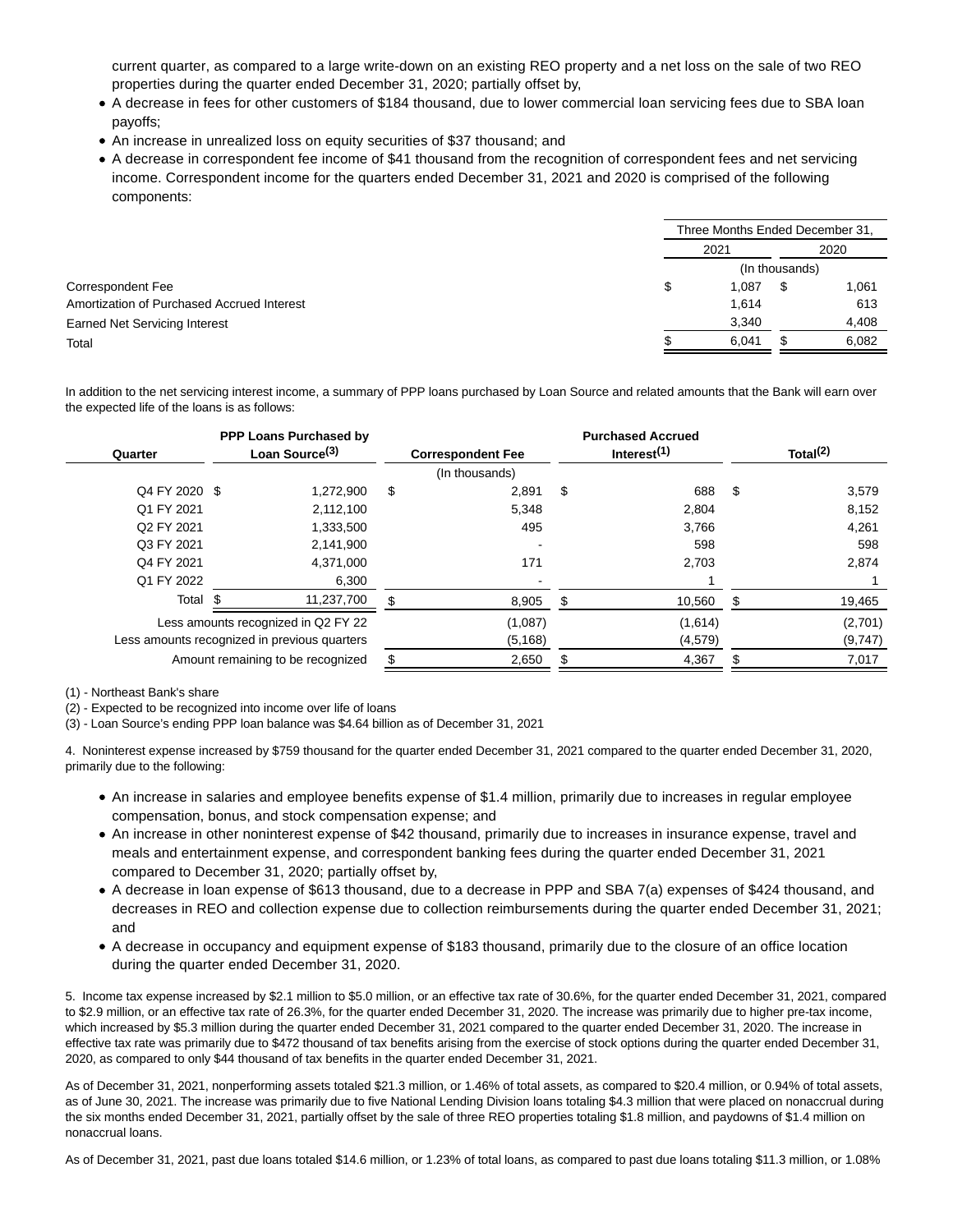of total loans as of June 30, 2021. The increase was primarily due to three National Lending Division loans totaling \$4.3 million becoming past due during the six months ended December 31, 2021, partially offset by two purchased loans totaling \$1.1 million that became current.

As of December 31, 2021, the Bank's Tier 1 leverage capital ratio was 15.2%, compared to 13.6% at June 30, 2021, and the Total capital ratio was 20.8% at December 31, 2021, compared to 24.3% at June 30, 2021. Capital ratios were primarily affected by increased earnings and decreased assets, while the total capital ratio was negatively impacted by the redemption of the subordinated debt on July 1, 2021.

#### **Investor Call Information**

Rick Wayne, Chief Executive Officer, Jean-Pierre Lapointe, Chief Financial Officer, and Pat Dignan, Executive Vice President and Chief Credit Officer, will host a **conference call to discuss second quarter earnings and business outlook at 10:00 a.m. Eastern Time on Thursday, January 27th.** Investors can access the call by dialing 800.773.2954 and entering the following passcode: 50273456. The call will be available via live webcast, which can be viewed by accessing the Bank's website at www.northeastbank.com and clicking on the About Us - Investor Relations section. To listen to the webcast, attendees are encouraged to visit the website at least fifteen minutes early to register, download and install any necessary audio software. Please note there will also be a slide presentation that will accompany the webcast. For those who cannot listen to the live broadcast, a replay will be available online for one year at [www.northeastbank.com](https://www.globenewswire.com/Tracker?data=uevbgNR_jlKy6tG_62VYtOE_T0NnNLznrAQvz6K7svEnLJp8HEj_zqKA6yDDNPbXYqObHdo-A91TmaAdBmLGYFlhMtz64G4wl-bW0x8cWow=).

### **About Northeast Bank**

Northeast Bank (NASDAQ: NBN) is a full-service bank headquartered in Portland, Maine. We offer personal and business banking services to the Maine market via eight branches. Our National Lending Division purchases and originates commercial loans on a nationwide basis. ableBanking, a division of Northeast Bank, offers online savings products to consumers nationwide. Information regarding Northeast Bank can be found at [www.northeastbank.com.](https://www.globenewswire.com/Tracker?data=uevbgNR_jlKy6tG_62VYtOE_T0NnNLznrAQvz6K7svHW2tbBwGqqlocvrswM6RHMcNBGbyWfhFrDZbsiw0swxHSSunGe_WxEjphLAjajZa0=)

### **Non-GAAP Financial Measures**

In addition to results presented in accordance with generally accepted accounting principles ("GAAP"), this press release contains certain non-GAAP financial measures, including tangible common shareholders' equity, tangible book value per share, total return on purchased loans, efficiency ratio, net interest margin excluding PPP, and net interest margin excluding PPP and collection account. The Bank's management believes that the supplemental non-GAAP information is utilized by regulators and market analysts to evaluate a company's financial condition and therefore, such information is useful to investors. These disclosures should not be viewed as a substitute for financial results determined in accordance with GAAP, nor are they necessarily comparable to non-GAAP performance measures that may be presented by other companies. Because non-GAAP financial measures are not standardized, it may not be possible to compare these financial measures with other companies' non-GAAP financial measures having the same or similar names.

#### **Forward-Looking Statements**

Statements in this press release that are not historical facts are forward-looking statements within the meaning of Section 27A of the Securities Act of 1933, as amended, and Section 21E of the Securities Exchange Act of 1934, as amended, and are intended to be covered by the safe harbor provisions of the Private Securities Litigation Reform Act of 1995. We may also make forward-looking statements in other documents we file with the FDIC, in our annual reports to our shareholders, in press releases and other written materials, and in oral statements made by our officers, directors or employees. You can identify forward-looking statements by the use of the words "believe," "expect," "anticipate," "intend," "estimate," "assume," "outlook," "will," "should," and other expressions that predict or indicate future events and trends and which do not relate to historical matters. Although the Bank believes that these forward-looking statements are based on reasonable estimates and assumptions, they are not guarantees of future performance and are subject to known and unknown risks, uncertainties, and other factors. You should not place undue reliance on our forwardlooking statements. You should exercise caution in interpreting and relying on forward-looking statements because they are subject to significant risks, uncertainties and other factors which are, in some cases, beyond the Bank's control. The Bank's actual results could differ materially from those projected in the forward-looking statements as a result of, among other factors, the ongoing disruption due to the COVID-19 pandemic and measures taken to contain its spread on our employees, customers, business operations, credit quality, financial position, liquidity and results of operations; changes in employment levels, general business and economic conditions on a national basis and in the local markets in which the Bank operates, including changes which adversely affect borrowers' ability to service and repay our loans; changes in customer behavior due to political, business and economic conditions or legislative or regulatory initiatives; turbulence in the capital and debt markets; reductions in net interest income resulting from interest rate volatility as well as changes in the balances and mix of loans and deposits; changes in interest rates and real estate values; changes in loan collectability, increases in defaults and charge-off rates; decreases in the value of securities and other assets, adequacy of loan loss reserves, or deposit levels necessitating increased borrowing to fund loans and investments; changing government regulation; competitive pressures from other financial institutions; changes in legislation or regulation and accounting principles, policies and guidelines; operational risks including, but not limited to, cybersecurity incidents, fraud, natural disasters and future pandemics; the risk that the Bank may not be successful in the implementation of its business strategy; the risk that intangibles recorded in the Bank's financial statements will become impaired; reputational risk relating to its participation in the Paycheck Protection Program and other pandemic-related legislative and regulatory initiatives and programs; changes in assumptions used in making such forward-looking statements; and the other risks and uncertainties detailed in the Bank's Annual Report on Form 10-K and updated by Quarterly Reports on Form 10-Q and other filings submitted to the Federal Deposit Insurance Corporation. These statements speak only as of the date of this release and the Bank does not undertake any obligation to update or revise any of these forward-looking statements to reflect events or circumstances occurring after the date of this communication or to reflect the occurrence of unanticipated events.

NBN-F

## **NORTHEAST BANK**

### **BALANCE SHEETS** (Unaudited) (Dollars in thousands, except share and per share data)

|                         | December 31, |               |
|-------------------------|--------------|---------------|
|                         | 2021         | June 30, 2021 |
| Assets                  |              |               |
| Cash and due from banks | 2.424<br>S.  | 2,850<br>\$.  |
| Short-term investments  | 163.785      | 1,007,641     |
|                         |              |               |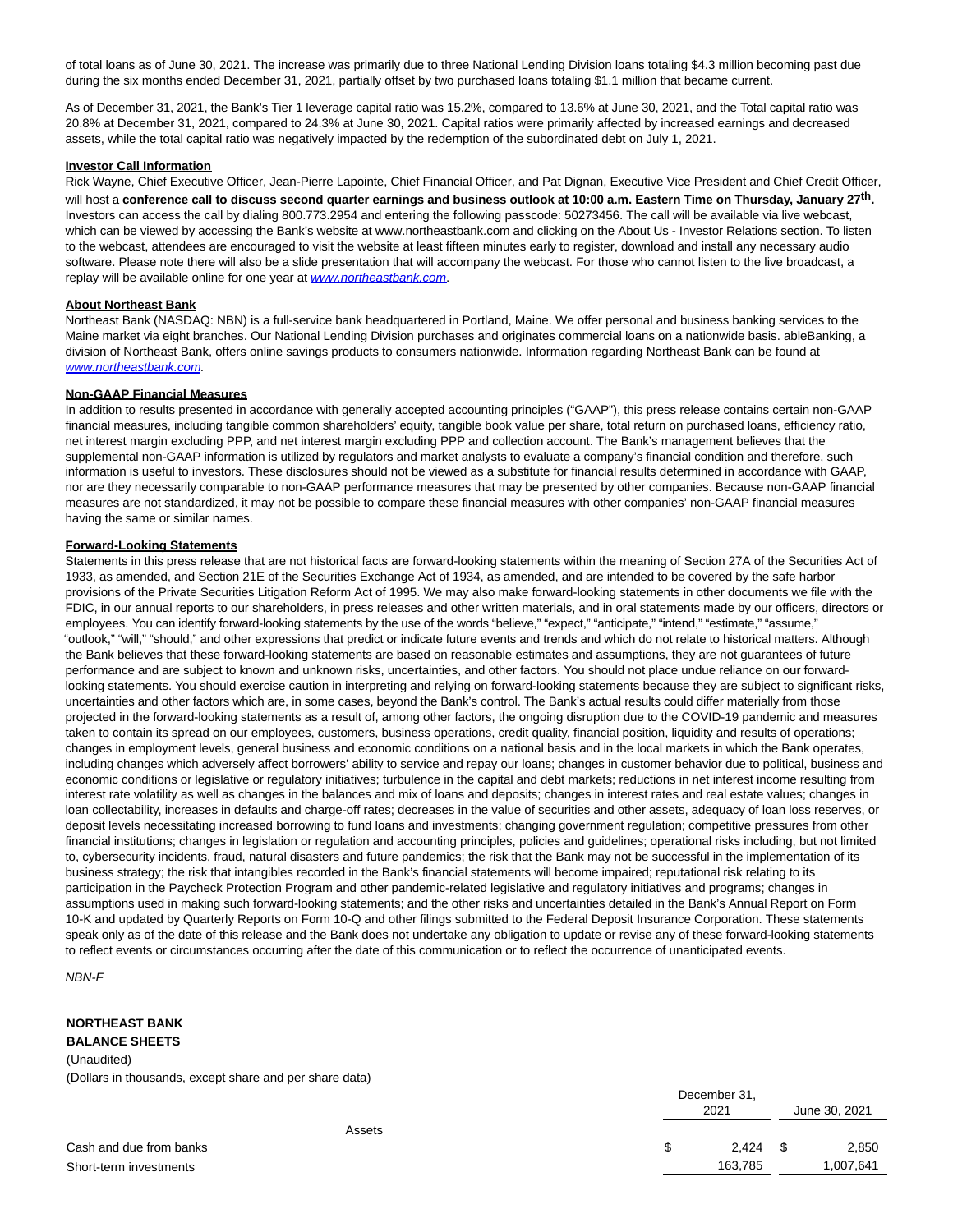| Total cash and cash equivalents                                                                                                  | 166,209         | 1,010,491       |
|----------------------------------------------------------------------------------------------------------------------------------|-----------------|-----------------|
| Available-for-sale debt securities, at fair value                                                                                | 57,323          | 59,737          |
| Equity securities, at fair value                                                                                                 | 7,194           | 7,230           |
| Total investment securities                                                                                                      | 64,517          | 66,967          |
| Loans:                                                                                                                           |                 |                 |
| Commercial real estate                                                                                                           | 830,095         | 725,287         |
| Commercial and industrial                                                                                                        | 289,387         | 257,604         |
| Residential real estate                                                                                                          | 60,825          | 56,591          |
| Consumer                                                                                                                         | 877             | 1,142           |
| <b>Total loans</b>                                                                                                               | 1,181,184       | 1,040,624       |
| Less: Allowance for loan losses                                                                                                  | 6,040           | 7,313           |
| Loans, net                                                                                                                       | 1,175,144       | 1,033,311       |
| Premises and equipment, net                                                                                                      | 9,977           | 11,271          |
| Real estate owned and other repossessed collateral, net                                                                          | 53              | 1,639           |
| Federal Home Loan Bank stock, at cost                                                                                            | 1,279           | 1,209           |
| Loan servicing rights, net                                                                                                       | 1,645           | 2,061           |
| Bank-owned life insurance                                                                                                        | 17,710          | 17,498          |
| Other assets                                                                                                                     | 23,421          | 29,955          |
| <b>Total assets</b>                                                                                                              | \$<br>1,459,955 | 2,174,402<br>\$ |
| Liabilities and Shareholders' Equity                                                                                             |                 |                 |
| Deposits:                                                                                                                        |                 |                 |
| Demand                                                                                                                           | \$<br>316,556   | \$<br>972,495   |
| Savings and interest checking                                                                                                    | 402,689         | 325,062         |
| Money market                                                                                                                     | 257,593         | 287,033         |
| Time                                                                                                                             | 176,357         | 277,840         |
| <b>Total deposits</b>                                                                                                            | 1,153,195       | 1,862,430       |
| Federal Home Loan Bank advances                                                                                                  | 15,000          | 15,000          |
| Subordinated debt                                                                                                                |                 | 15,050          |
| Lease liability                                                                                                                  | 5,266           | 6,061           |
| <b>Other liabilities</b>                                                                                                         | 47,257          | 43,470          |
| Total liabilities                                                                                                                | 1,220,718       | 1,942,011       |
| Commitments and contingencies                                                                                                    |                 |                 |
| Shareholders' equity                                                                                                             |                 |                 |
| Preferred stock, \$1.00 par value, 1,000,000 shares authorized; no shares                                                        |                 |                 |
| issued and outstanding at December 31, 2021 and June 30, 2021                                                                    |                 |                 |
| Voting common stock, \$1.00 par value, 25,000,000 shares authorized;<br>7,815,566 and 8,150,480 shares issued and outstanding at |                 |                 |
| December 31, 2021 and June 30, 2021, respectively                                                                                | 7,816           | 8,151           |
| Non-voting common stock, \$1.00 par value, 3,000,000 shares authorized;                                                          |                 |                 |
| no shares issued and outstanding at December 31, 2021 and June 30, 2021                                                          |                 |                 |
| Additional paid-in capital                                                                                                       | 50,440          | 64,420          |
| Retained earnings                                                                                                                | 182,248         | 161,132         |
| Accumulated other comprehensive loss                                                                                             | (1, 267)        | (1, 312)        |
| Total shareholders' equity                                                                                                       | 239,237         | 232,391         |
| Total liabilities and shareholders' equity                                                                                       | \$<br>1,459,955 | \$<br>2,174,402 |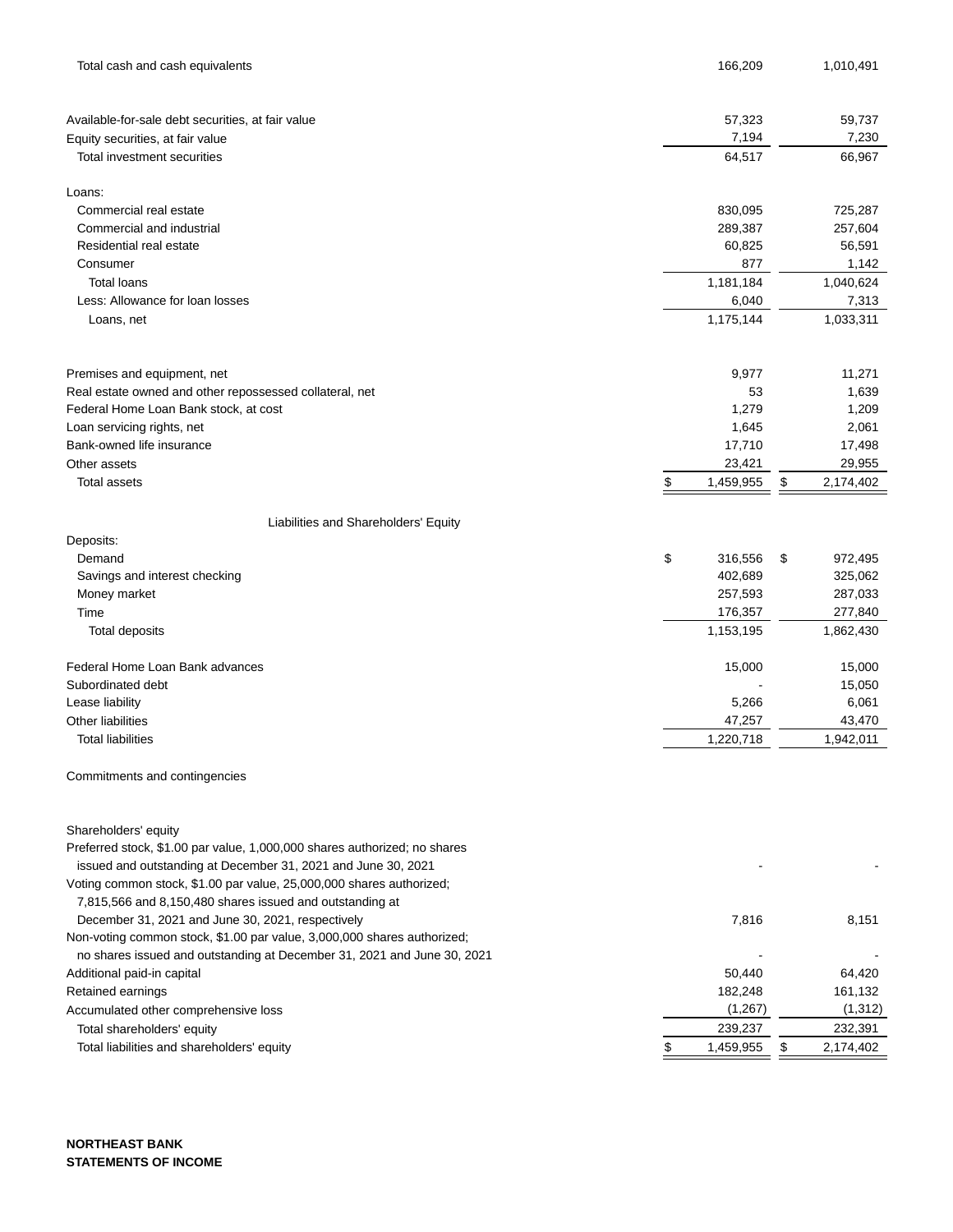# (Unaudited)

(Dollars in thousands, except share and per share data)

|                                                                             | Three Months Ended December |           |     |           |    | Six Months Ended December 31, |    |           |  |  |  |  |
|-----------------------------------------------------------------------------|-----------------------------|-----------|-----|-----------|----|-------------------------------|----|-----------|--|--|--|--|
|                                                                             |                             |           | 31, |           |    |                               |    |           |  |  |  |  |
|                                                                             |                             | 2021      |     | 2020      |    | 2021                          |    | 2020      |  |  |  |  |
| Interest and dividend income:                                               |                             |           |     |           |    |                               |    |           |  |  |  |  |
| Interest and fees on loans                                                  | \$                          | 21,195    | \$  | 18,108    | \$ | 41,188                        | \$ | 36,213    |  |  |  |  |
| Interest on available-for-sale securities                                   |                             | 76        |     | 193       |    | 170                           |    | 483       |  |  |  |  |
| Other interest and dividend income                                          |                             | 118       |     | 54        |    | 292                           |    | 142       |  |  |  |  |
| Total interest and dividend income                                          |                             | 21,389    |     | 18,355    |    | 41,650                        |    | 36,838    |  |  |  |  |
| Interest expense:                                                           |                             |           |     |           |    |                               |    |           |  |  |  |  |
| Deposits                                                                    |                             | 1,184     |     | 2,529     |    | 2,492                         |    | 5,587     |  |  |  |  |
| Federal Home Loan Bank advances                                             |                             | 127       |     | 126       |    | 255                           |    | 250       |  |  |  |  |
| Paycheck Protection Program Liquidity Facility                              |                             |           |     |           |    |                               |    | 2         |  |  |  |  |
| Subordinated debt                                                           |                             |           |     | 282       |    |                               |    | 563       |  |  |  |  |
| Obligation under capital lease agreements                                   |                             | 23        |     | 30        |    | 49                            |    | 55        |  |  |  |  |
| Total interest expense                                                      |                             | 1,334     |     | 2,967     |    | 2,796                         |    | 6,457     |  |  |  |  |
| Net interest and dividend income before provision for loan losses           |                             | 20,055    |     | 15,388    |    | 38,854                        |    | 30,381    |  |  |  |  |
| Provision (credit) for loan losses                                          |                             | (1,069)   |     | 365       |    | (1, 295)                      |    | 742       |  |  |  |  |
| Net interest and dividend income after provision for loan losses            |                             | 21,124    |     | 15,023    |    | 40,149                        |    | 29,639    |  |  |  |  |
| Noninterest income:                                                         |                             |           |     |           |    |                               |    |           |  |  |  |  |
| Fees for other services to customers                                        |                             | 304       |     | 488       |    | 761                           |    | 988       |  |  |  |  |
| Gain on sales of PPP loans                                                  |                             |           |     | 4         |    | 86                            |    | 1,114     |  |  |  |  |
| Gain on sales of residential loans held for sale                            |                             |           |     | 19        |    |                               |    | 102       |  |  |  |  |
| Net unrealized loss on equity securities                                    |                             | (53)      |     | (16)      |    | (74)                          |    | (16)      |  |  |  |  |
| Gain (loss) on real estate owned, other repossessed collateral and premises |                             |           |     |           |    |                               |    |           |  |  |  |  |
| and equipment, net                                                          |                             | 73        |     | (187)     |    | (1)                           |    | (344)     |  |  |  |  |
| Correspondent fee income                                                    |                             | 6,041     |     | 6,082     |    | 13,872                        |    | 10,829    |  |  |  |  |
| Bank-owned life insurance income                                            |                             | 106       |     | 106       |    | 212                           |    | 212       |  |  |  |  |
| Other noninterest income                                                    |                             | 22        |     | 1         |    | 36                            |    | 28        |  |  |  |  |
| Total noninterest income                                                    |                             | 6,493     |     | 6,497     |    | 14,892                        |    | 12,913    |  |  |  |  |
|                                                                             |                             |           |     |           |    |                               |    |           |  |  |  |  |
| Noninterest expense:                                                        |                             |           |     |           |    |                               |    |           |  |  |  |  |
| Salaries and employee benefits                                              |                             | 7,406     |     | 5,971     |    | 14,968                        |    | 12,322    |  |  |  |  |
| Occupancy and equipment expense                                             |                             | 864       |     | 1,047     |    | 1,752                         |    | 1,974     |  |  |  |  |
| Professional fees                                                           |                             | 394       |     | 443       |    | 915                           |    | 806       |  |  |  |  |
| Data processing fees                                                        |                             | 1,099     |     | 1,066     |    | 2,174                         |    | 2,090     |  |  |  |  |
| Marketing expense                                                           |                             | 158       |     | 120       |    | 350                           |    | 161       |  |  |  |  |
| Loan acquisition and collection expense                                     |                             | 211       |     | 824       |    | 2,459                         |    | 1,513     |  |  |  |  |
| FDIC insurance expense                                                      |                             | 120       |     | 64        |    | 200                           |    | 112       |  |  |  |  |
| Other noninterest expense                                                   |                             | 935       |     | 893       |    | 1,708                         |    | 1,383     |  |  |  |  |
| Total noninterest expense                                                   |                             | 11,187    |     | 10,428    |    | 24,526                        |    | 20,361    |  |  |  |  |
| Income before income tax expense                                            |                             | 16,430    |     | 11,092    |    | 30,515                        |    | 22,191    |  |  |  |  |
| Income tax expense                                                          |                             | 5,027     |     | 2,916     |    | 9,236                         |    | 6,221     |  |  |  |  |
| Net income                                                                  | \$                          | 11,403    | \$  | 8,176     | \$ | 21,279                        | \$ | 15,970    |  |  |  |  |
|                                                                             |                             |           |     |           |    |                               |    |           |  |  |  |  |
| Weighted-average shares outstanding:                                        |                             |           |     |           |    |                               |    |           |  |  |  |  |
| Basic                                                                       |                             | 7,952,938 |     | 8,244,068 |    | 8,012,106                     |    | 8,220,604 |  |  |  |  |
| <b>Diluted</b>                                                              |                             | 8,041,476 |     | 8,309,252 |    | 8,096,728                     |    | 8,312,330 |  |  |  |  |
| Earnings per common share:                                                  |                             |           |     |           |    |                               |    |           |  |  |  |  |
| Basic                                                                       | \$                          | 1.43      | \$  | 0.99      | \$ | 2.66                          | \$ | 1.94      |  |  |  |  |
| <b>Diluted</b>                                                              |                             | 1.42      |     | 0.98      |    | 2.63                          |    | 1.92      |  |  |  |  |
|                                                                             |                             | 0.01      |     | 0.01      |    |                               |    | 0.02      |  |  |  |  |
| Cash dividends declared per common share                                    | \$                          |           | \$  |           | \$ | 0.02                          | \$ |           |  |  |  |  |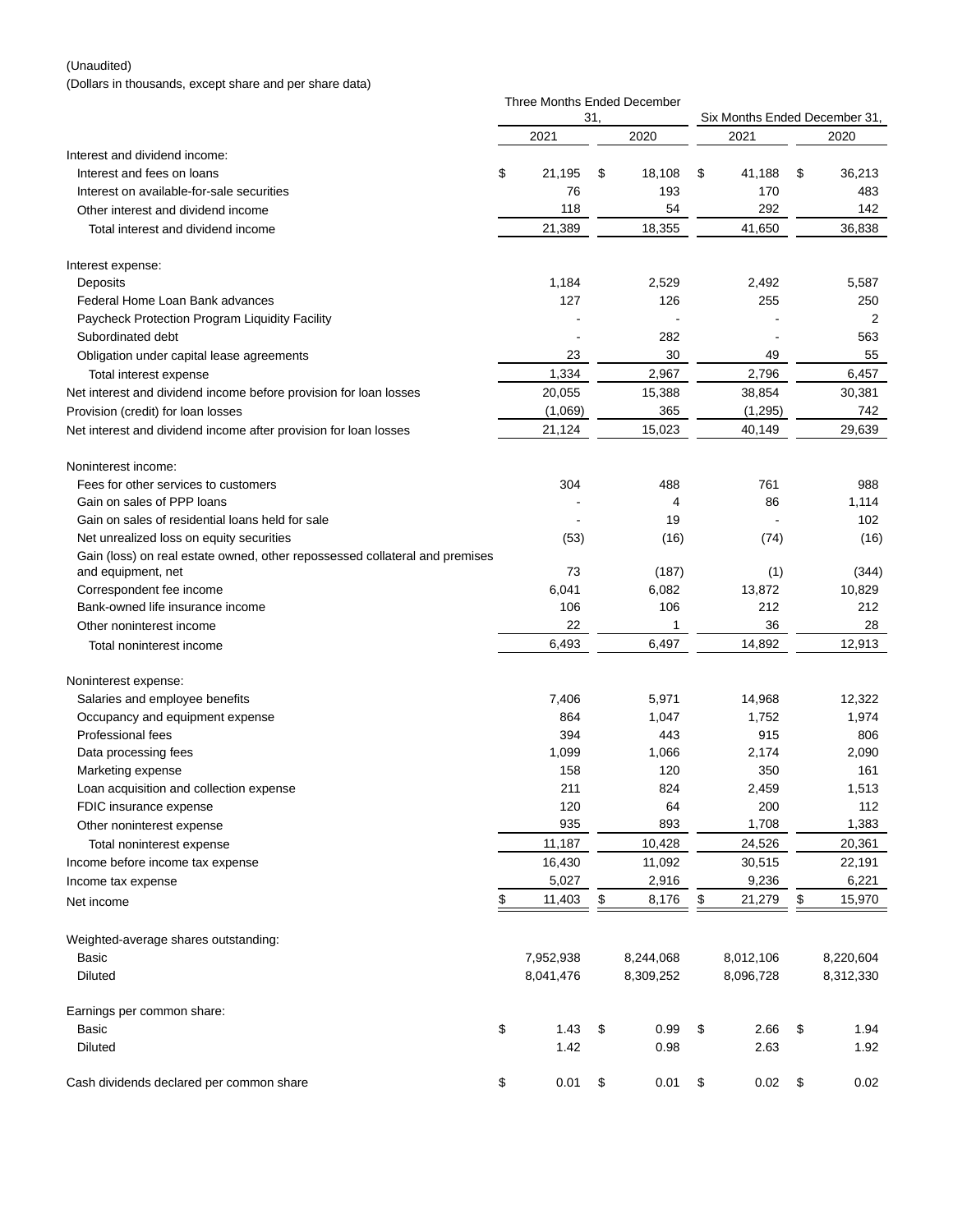## **NORTHEAST BANK AVERAGE BALANCE SHEETS AND ANNUALIZED YIELDS**

(Unaudited)

(Dollars in thousands)

|                                            |         | Three Months Ended December 31, |      |          |             |    |                |    |          |         |  |  |  |  |  |
|--------------------------------------------|---------|---------------------------------|------|----------|-------------|----|----------------|----|----------|---------|--|--|--|--|--|
|                                            |         |                                 | 2020 |          |             |    |                |    |          |         |  |  |  |  |  |
|                                            |         |                                 |      | Interest | Average     |    |                |    | Interest | Average |  |  |  |  |  |
|                                            |         | Average                         |      | Income/  | Yield/      |    | Average        |    | Income/  | Yield/  |  |  |  |  |  |
|                                            | Balance |                                 |      | Expense  | Rate        |    | <b>Balance</b> |    | Expense  | Rate    |  |  |  |  |  |
| Assets:                                    |         |                                 |      |          |             |    |                |    |          |         |  |  |  |  |  |
| Interest-earning assets:                   |         |                                 |      |          |             |    |                |    |          |         |  |  |  |  |  |
| Investment securities                      | \$      | 65,444                          | \$   | 76       | $0.46\%$ \$ |    | 70,409         | \$ | 193      | 1.09%   |  |  |  |  |  |
| Loans $(1)$ $(2)$ $(3)$                    |         | 1,133,421                       |      | 21,195   | 7.42%       |    | 953,144        |    | 18,108   | 7.54%   |  |  |  |  |  |
| Federal Home Loan Bank stock               |         | 1,222                           |      | 6        | 1.95%       |    | 1,390          |    | 13       | 3.71%   |  |  |  |  |  |
| Short-term investments (4)                 |         | 319,639                         |      | 112      | 0.14%       |    | 143,272        |    | 41       | 0.11%   |  |  |  |  |  |
| Total interest-earning assets              |         | 1,519,726                       |      | 21,389   | 5.58%       |    | 1,168,215      |    | 18,355   | 6.23%   |  |  |  |  |  |
| Cash and due from banks                    |         | 2,734                           |      |          |             |    | 3,058          |    |          |         |  |  |  |  |  |
| Other non-interest earning assets          |         | 61,013                          |      |          |             |    | 46,730         |    |          |         |  |  |  |  |  |
| <b>Total assets</b>                        |         | 1,583,473                       |      |          |             |    | 1,218,003      |    |          |         |  |  |  |  |  |
| Liabilities & Shareholders' Equity:        |         |                                 |      |          |             |    |                |    |          |         |  |  |  |  |  |
| Interest-bearing liabilities:              |         |                                 |      |          |             |    |                |    |          |         |  |  |  |  |  |
| NOW accounts                               | \$      | 288,599                         | \$   | 192      | $0.26\%$ \$ |    | 128,337        | \$ | 113      | 0.35%   |  |  |  |  |  |
| Money market accounts                      |         | 264,731                         |      | 197      | 0.30%       |    | 310,074        |    | 377      | 0.48%   |  |  |  |  |  |
| Savings accounts                           |         | 101,204                         |      | 124      | 0.49%       |    | 37,301         |    | 12       | 0.13%   |  |  |  |  |  |
| Time deposits                              |         | 225,801                         |      | 671      | 1.18%       |    | 388,669        |    | 2,027    | 2.07%   |  |  |  |  |  |
| Total interest-bearing deposits            |         | 880,335                         |      | 1,184    | 0.53%       |    | 864,381        |    | 2,529    | 1.16%   |  |  |  |  |  |
| Federal Home Loan Bank advances            |         | 15,000                          |      | 127      | 3.36%       |    | 15,000         |    | 126      | 3.33%   |  |  |  |  |  |
| Subordinated debt                          |         |                                 |      | ÷.       | 0.00%       |    | 14,981         |    | 282      | 7.47%   |  |  |  |  |  |
| Lease liability                            |         | 5,446                           |      | 23       | 1.68%       |    | 6,501          |    | 30       | 1.83%   |  |  |  |  |  |
| Total interest-bearing liabilities         |         | 900,781                         |      | 1,334    | 0.59%       |    | 900,863        |    | 2,967    | 1.31%   |  |  |  |  |  |
| Non-interest bearing liabilities:          |         |                                 |      |          |             |    |                |    |          |         |  |  |  |  |  |
| Demand deposits and escrow accounts        |         | 427,550                         |      |          |             |    | 123,413        |    |          |         |  |  |  |  |  |
| Other liabilities                          |         | 14,072                          |      |          |             |    | 17,193         |    |          |         |  |  |  |  |  |
| <b>Total liabilities</b>                   |         | 1,342,403                       |      |          |             |    | 1,041,469      |    |          |         |  |  |  |  |  |
| Shareholders' equity                       |         | 241,070                         |      |          |             |    | 176,534        |    |          |         |  |  |  |  |  |
| Total liabilities and shareholders' equity |         | 1,583,473                       |      |          |             | \$ | 1,218,003      |    |          |         |  |  |  |  |  |
| Net interest income                        |         |                                 |      | 20,055   |             |    |                |    | 15,388   |         |  |  |  |  |  |
| Interest rate spread                       |         |                                 |      |          | 4.99%       |    |                |    |          | 4.92%   |  |  |  |  |  |
| Net interest margin (5)                    |         |                                 |      |          | 5.24%       |    |                |    |          | 5.23%   |  |  |  |  |  |
| Cost of funds (6)                          |         |                                 |      |          | 0.40%       |    |                |    |          | 1.31%   |  |  |  |  |  |

(1) Interest income and yield are stated on a fully tax-equivalent basis using the statutory tax rate.

(2) Includes loans held for sale.

(3) Nonaccrual loans are included in the computation of average, but unpaid interest has not been included for purposes of determining interest income.

(4) Short-term investments include FHLB overnight deposits and other interest-bearing deposits.

(5) Net interest margin is calculated as net interest income divided by total interest-earning assets.

(6) Cost of funds is calculated as total interest expense divided by total interest-bearing liabilities plus demand deposits and escrow accounts.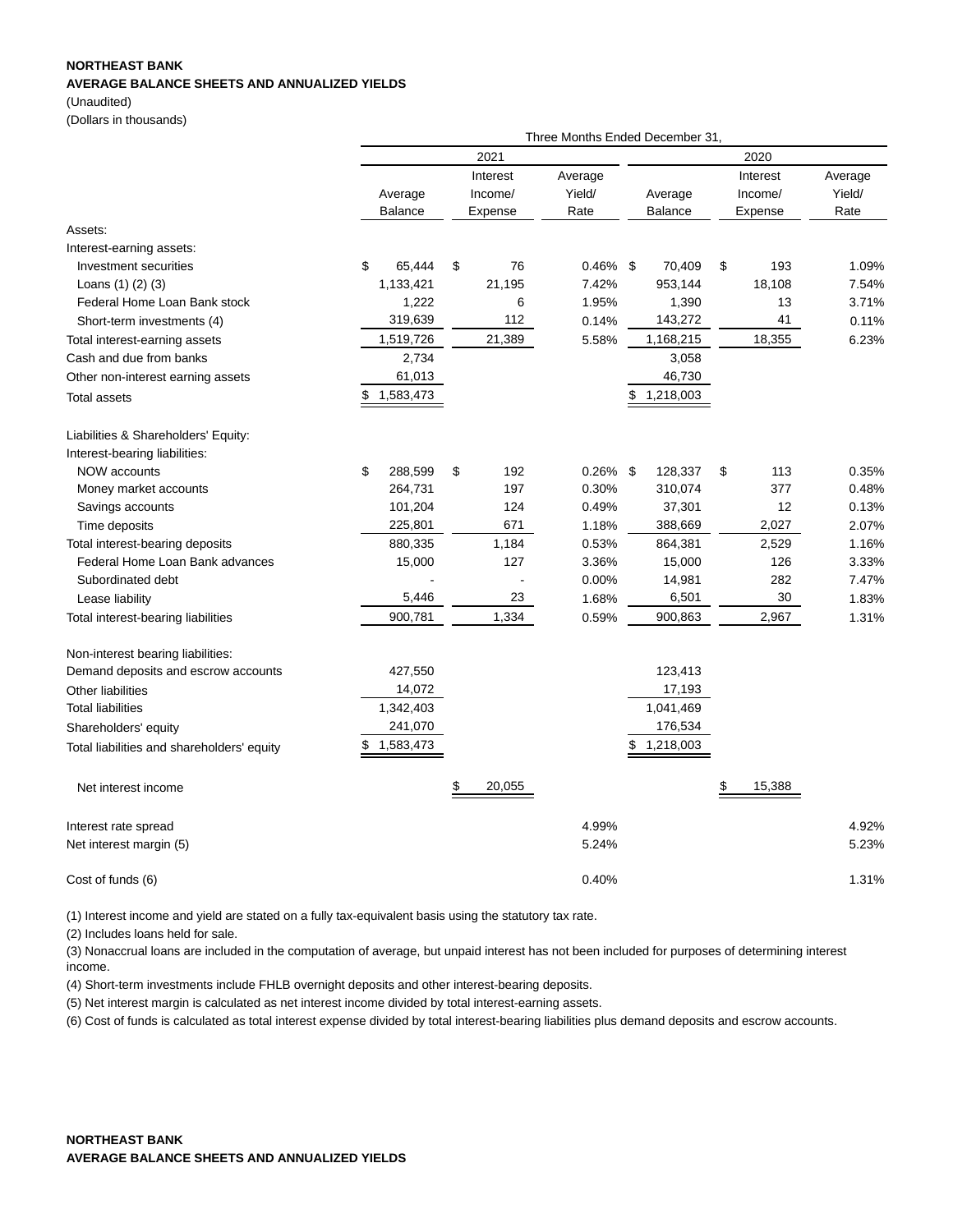## **(Unaudited) (Dollars in thousands)**

|                                            |         |                |           | Six Months Ended December 31, |                |    |          |         |
|--------------------------------------------|---------|----------------|-----------|-------------------------------|----------------|----|----------|---------|
|                                            |         |                | 2021      |                               |                |    | 2020     |         |
|                                            |         |                | Interest  | Average                       |                |    | Interest | Average |
|                                            | Average |                | Income/   | Yield/                        | Average        |    | Income/  | Yield/  |
|                                            |         | <b>Balance</b> | Expense   | Rate                          | <b>Balance</b> |    | Expense  | Rate    |
| Assets:                                    |         |                |           |                               |                |    |          |         |
| Interest-earning assets:                   |         |                |           |                               |                |    |          |         |
| Investment securities                      | \$      | 65,994         | \$<br>170 | $0.51\%$ \$                   | 71,275         | \$ | 483      | 1.34%   |
| Loans $(1)$ $(2)$ $(3)$                    |         | 1,097,124      | 41,188    | 7.45%                         | 955,339        |    | 36,213   | 7.52%   |
| Federal Home Loan Bank stock               |         | 1,216          | 13        | 2.12%                         | 1,390          |    | 46       | 6.56%   |
| Short-term investments (4)                 |         | 381,543        | 279       | 0.15%                         | 156,440        |    | 96       | 0.12%   |
| Total interest-earning assets              |         | 1,545,877      | 41,650    | 5.34%                         | 1,184,444      |    | 36,838   | 6.17%   |
| Cash and due from banks                    |         | 2,774          |           |                               | 2,992          |    |          |         |
| Other non-interest earning assets          |         | 55,409         |           |                               | 42,792         |    |          |         |
| <b>Total assets</b>                        | \$      | 1,604,060      |           |                               | 1,230,228      |    |          |         |
| Liabilities & Shareholders' Equity:        |         |                |           |                               |                |    |          |         |
| Interest-bearing liabilities:              |         |                |           |                               |                |    |          |         |
| <b>NOW accounts</b>                        | \$      | 279,316        | \$<br>367 | $0.26\%$ \$                   | 125,991        | \$ | 240      | 0.38%   |
| Money market accounts                      |         | 270,318        | 399       | 0.29%                         | 311,173        |    | 912      | 0.58%   |
| Savings accounts                           |         | 86,432         | 193       | 0.44%                         | 37,414         |    | 26       | 0.14%   |
| Time deposits                              |         | 242,887        | 1,533     | 1.25%                         | 412,248        |    | 4,409    | 2.12%   |
| Total interest-bearing deposits            |         | 878,953        | 2,492     | 0.56%                         | 886,826        |    | 5,587    | 1.25%   |
| Federal Home Loan Bank advances            |         | 15,000         | 255       | 3.37%                         | 15,000         |    | 250      | 3.31%   |
| <b>PPPLF</b> advances                      |         |                |           | 0.00%                         | 879            |    | 2        | 0.45%   |
| Subordinated debt                          |         |                |           | 0.00%                         | 14,967         |    | 563      | 7.46%   |
| Capital lease obligations                  |         | 5,632          | 49        | 1.73%                         | 5,404          |    | 55       | 2.02%   |
| Total interest-bearing liabilities         |         | 899,585        | 2,796     | 0.62%                         | 923,076        |    | 6,457    | 1.39%   |
| Non-interest bearing liabilities:          |         |                |           |                               |                |    |          |         |
| Demand deposits and escrow accounts        |         | 449,500        |           |                               | 117,857        |    |          |         |
| Other liabilities                          |         | 17,119         |           |                               | 17,441         |    |          |         |
| <b>Total liabilities</b>                   |         | 1,366,204      |           |                               | 1,058,374      |    |          |         |
| Shareholders' equity                       |         | 237,856        |           |                               | 171,854        |    |          |         |
| Total liabilities and shareholders' equity | \$      | 1,604,060      |           |                               | 1,230,228      |    |          |         |
| Net interest income                        |         |                | 38,854    |                               |                | \$ | 30,381   |         |
| Interest rate spread                       |         |                |           | 4.72%                         |                |    |          | 4.78%   |
| Net interest margin (5)                    |         |                |           | 4.99%                         |                |    |          | 5.09%   |
| Cost of funds (6)                          |         |                |           | 0.41%                         |                |    |          | 1.23%   |

(1) Interest income and yield are stated on a fully tax-equivalent basis using the statutory tax rate.

(2) Includes loans held for sale.

(3) Nonaccrual loans are included in the computation of average, but unpaid interest has not been included for purposes of determining interest income.

(4) Short-term investments include FHLB overnight deposits and other interest-bearing deposits.

(5) Net interest margin is calculated as net interest income divided by total interest-earning assets.

(6) Cost of funds is calculated as total interest expense divided by total interest-bearing liabilities plus demand deposits and escrow accounts.

**NORTHEAST BANK SELECTED FINANCIAL HIGHLIGHTS AND OTHER DATA** (Unaudited) (Dollars in thousands, except share and per share data)

Three Months Ended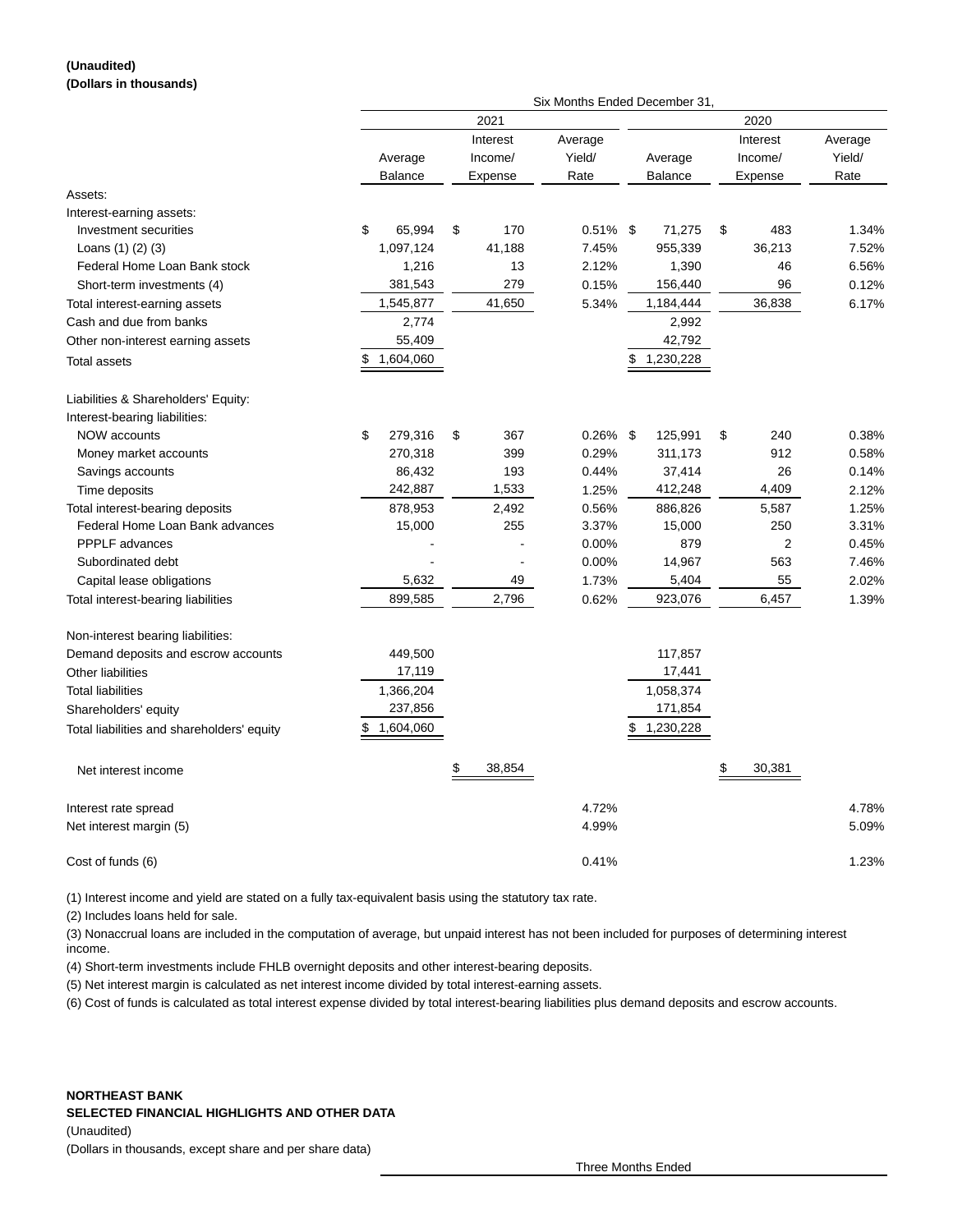|                                                                             |           | December 31,<br>2021 |           | September 30,<br>2021 |           | June 30, 2021 | March 31,<br>2021 |           | December 31.<br>2020 |         |
|-----------------------------------------------------------------------------|-----------|----------------------|-----------|-----------------------|-----------|---------------|-------------------|-----------|----------------------|---------|
| Net interest income                                                         | \$        | 20,055               | \$        | 18,799                | \$        | 18,102        | \$                | 18,603    | \$                   | 15,388  |
| Provision (credit) for loan losses                                          |           | (1,069)              |           | (226)                 |           | (1,926)       |                   | (211)     |                      | 365     |
| Noninterest income                                                          |           | 6,493                |           | 8,399                 |           | 19,650        |                   | 39,469    |                      | 6,497   |
| Noninterest expense                                                         |           | 11,187               |           | 13,338                |           | 9,427         |                   | 9,636     |                      | 10,428  |
| Net income                                                                  |           | 11,403               |           | 9,877                 |           | 21,370        |                   | 34,162    |                      | 8,176   |
| Weighted-average common shares outstanding:                                 |           |                      |           |                       |           |               |                   |           |                      |         |
| Basic                                                                       | 7,952,938 |                      |           | 8,132,131             |           | 8,318,689     |                   | 8,344,797 | 8,244,068            |         |
| <b>Diluted</b>                                                              | 8,041,476 |                      | 8,212,836 |                       | 8,397,897 |               | 8,421,247         |           | 8,309,252            |         |
| Earnings per common share:                                                  |           |                      |           |                       |           |               |                   |           |                      |         |
| Basic                                                                       | \$        | 1.43                 | \$        | 1.21                  | \$        | 2.57          | \$                | 4.09      | \$                   | 0.99    |
| <b>Diluted</b>                                                              |           | 1.42                 |           | 1.20                  |           | 2.54          |                   | 4.06      |                      | 0.98    |
| Dividends declared per common share                                         | \$        | 0.01                 | \$        | 0.01                  | \$        | 0.01          | \$                | 0.01      | \$                   | 0.01    |
| Return on average assets                                                    |           | 2.86%                |           | 2.41%                 |           | 4.55%         |                   | 6.99%     |                      | 2.66%   |
| Return on average equity                                                    |           | 18.77%               |           | 16.70%                |           | 37.97%        |                   | 71.06%    |                      | 18.37%  |
| Net interest rate spread (1)                                                |           | 4.99%                |           | 4.46%                 |           | 3.67%         |                   | 3.79%     |                      | 4.92%   |
| Net interest margin (2)                                                     |           | 5.24%                |           | 4.74%                 |           | 3.99%         |                   | 3.93%     |                      | 5.23%   |
| Net interest margin, excluding PPP (Non-GAAP) (3)                           |           | 5.24%                |           | 4.75%                 |           | 4.55%         |                   | 4.64%     |                      | 5.23%   |
| Net interest margin, excluding PPP and collection<br>account (Non-GAAP) (4) |           | 6.44%                |           | 6.00%                 |           | 5.56%         |                   | 5.06%     |                      | 5.23%   |
| Efficiency ratio (non-GAAP) (5)                                             |           | 42.14%               |           | 49.04%                |           | 24.97%        |                   | 16.59%    |                      | 47.65%  |
| Noninterest expense to average total assets                                 |           | 2.80%                |           | 3.26%                 |           | 2.01%         |                   | 1.97%     |                      | 3.40%   |
| Average interest-earning assets to average interest-                        |           |                      |           |                       |           |               |                   |           |                      |         |
| bearing liabilities                                                         |           | 168.71%              |           | 174.98%               |           | 173.30%       |                   | 125.53%   |                      | 129.68% |

|                                                         | As of: |                      |    |                       |    |               |    |                   |    |                      |
|---------------------------------------------------------|--------|----------------------|----|-----------------------|----|---------------|----|-------------------|----|----------------------|
|                                                         |        | December 31,<br>2021 |    | September 30,<br>2021 |    | June 30, 2021 |    | March 31,<br>2021 |    | December 31,<br>2020 |
| Nonperforming loans:                                    |        |                      |    |                       |    |               |    |                   |    |                      |
| Originated portfolio:                                   |        |                      |    |                       |    |               |    |                   |    |                      |
| Residential real estate                                 | \$     | 611                  | \$ | 619                   | \$ | 696           | \$ | 643               | \$ | 6,676                |
| Commercial real estate                                  |        | 7,963                |    | 6,644                 |    | 5,756         |    | 4,790             |    | 8,329                |
| Commercial and industrial                               |        | 311                  |    | 1,510                 |    | 286           |    | 1,408             |    | 1,978                |
| Consumer                                                |        | 20                   |    | 39                    |    | 43            |    | 23                |    | 30                   |
| Total originated portfolio                              |        | 8,905                |    | 8,812                 |    | 6,781         |    | 6,864             |    | 17,013               |
| Total purchased portfolio                               |        | 12,294               |    | 12,527                |    | 11,977        |    | 16,059            |    | 13,497               |
| Total nonperforming loans                               |        | 21,199               |    | 21,339                |    | 18,758        |    | 22,923            |    | 30,510               |
| Real estate owned and other repossessed collateral, net |        | 53                   |    | 821                   |    | 1,639         |    | 2,885             |    | 2,866                |
| Total nonperforming assets                              | \$     | 21,252               | \$ | 22,160                | \$ | 20,397        | \$ | 25,808            | S  | 33,376               |
| Past due loans to total loans                           |        | 1.23%                |    | 1.39%                 |    | 1.08%         |    | 1.67%             |    | 2.31%                |
| Nonperforming loans to total loans                      |        | 1.79%                |    | 1.99%                 |    | 1.80%         |    | 2.29%             |    | 3.05%                |
| Nonperforming assets to total assets                    |        | 1.46%                |    | 1.60%                 |    | 0.94%         |    | 1.51%             |    | 2.70%                |
| Allowance for loan losses to total loans                |        | 0.51%                |    | 0.67%                 |    | 0.70%         |    | 0.88%             |    | 0.99%                |
| Allowance for loan losses to nonperforming loans        |        | 28.49%               |    | 33.58%                |    | 38.99%        |    | 38.48%            |    | 32.53%               |
| Commercial real estate loans to total capital (6)       |        | 260.40%              |    | 232.10%               |    | 215.38%       |    | 223.09%           |    | 251.00%              |
| Net loans to core deposits (7) (10)                     |        | 102.53%              |    | 98.96%                |    | 55.71%        |    | 76.99%            |    | 101.86%              |
| Purchased loans to total loans, including held for sale |        | 41.02%               |    | 40.22%                |    | 41.23%        |    | 43.22%            |    | 41.79%               |
| Equity to total assets                                  |        | 16.39%               |    | 17.32%                |    | 10.69%        |    | 12.65%            |    | 14.74%               |
| Common equity tier 1 capital ratio                      |        | 20.27%               |    | 22.03%                |    | 22.16%        |    | 21.07%            |    | 17.93%               |
| Total capital ratio                                     |        | 20.79%               |    | 22.69%                |    | 24.29%        |    | 23.39%            |    | 20.37%               |
| Tier 1 leverage capital ratio                           |        | 15.19%               |    | 14.83%                |    | 13.63%        |    | 14.32%            |    | 15.07%               |
| Total shareholders' equity                              | \$     | 239,237              | \$ | 239,508               | \$ | 232,391       | \$ | 216,862           | \$ | 181,962              |
| Less: Preferred stock                                   |        |                      |    |                       |    |               |    |                   |    |                      |